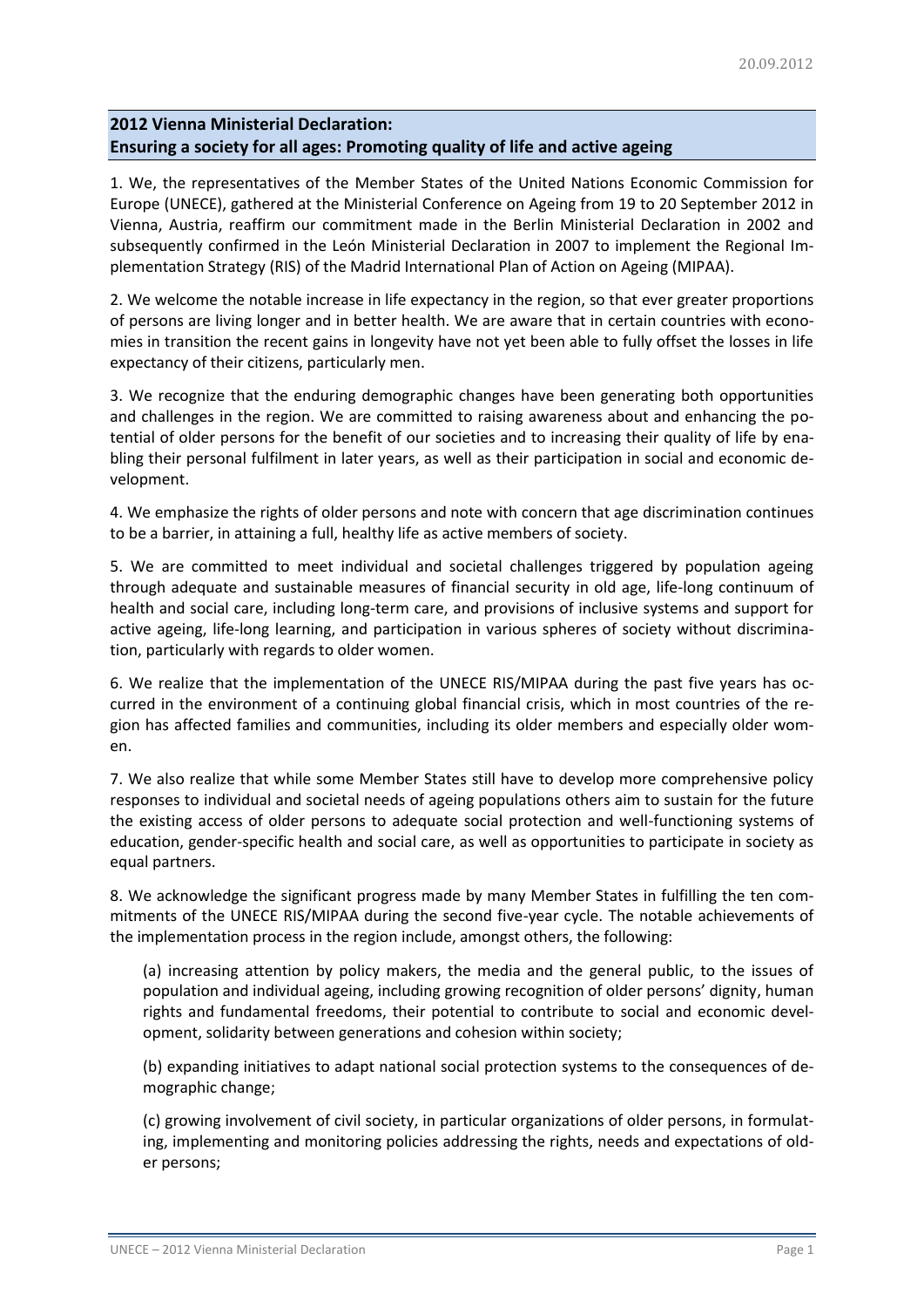(d) increasing use of innovative approaches in providing educational, health, rehabilitation and social care services, including technological and organizational innovations, as well as promoting stronger involvement and collaboration of public, private and non-profit sectors in developing such services;

(e) establishing the UNECE Working Group on Ageing as an intergovernmental body for regional cooperation in the implementation and monitoring of RIS/MIPAA.

9. We are cognizant that the advancement towards a society for all ages promulgated by the MIPAA has been uneven across the region. We are also aware of numerous challenges in implementing RIS/MIPAA, including the following:

(a) many societies are still confronted with man-made barriers and prejudices that constrain the achievement of intergenerational equity and reciprocity. There remains the need for policies on health and welfare of older persons to be complemented with measures to empower older persons, particularly older women, and to prevent elder abuse, neglect and loneliness, as well as by measures to strengthen solidarity among generations;

(b) in many countries, policies fostering active and healthy ageing have been rather modest and short of the necessary disease preventing and health promoting measures;

(c) the progress in adjusting national legislation concerning work and retirement has been slow in some countries;

(d) the need to streamline national efforts to adjust the systems of social protection in view of demographic changes and financial challenges persists;

(e) the growing demand for long-term care presents additional challenges for public systems of care provision, as well as for care provided by civil society and by families.

10. In fostering the implementation of the UNECE RIS/MIPAA in its third implementation cycle (2013- 2017), we are determined to reach by 2017 the following policy goals:

## **I. Longer working life is encouraged and ability to work is maintained** *by*

(a) Promoting and supporting healthy life styles and wellbeing in work, preventing and controlling non-communicable diseases, and ensuring safe and healthy working conditions, including measures for appropriate work-life balance with flexible working time schemes, through the entire working career.

(b) Achieving higher employment rates of older men and women through appropriate incentives related to, inter alia, taxation and social security systems, age-friendly working conditions, flexible working time schemes, information, age-appropriate training and re-training programmes, and age management measures in public and private sectors.

(c) Developing evidence-based labour market policies which recognize that youth and older persons' employment policies are complementary and beneficial to all. Promoting positive attitudes towards senior employees and combating age discrimination in the labour market.

(d) Making the transition to retirement more flexible and providing incentives for staying longer in the work force in accordance with the individual's needs and aspirations.

(e) Carrying out pension reforms to adapt to demographic changes, including increasing longevity and, in certain Member States to, the growing numbers of older persons working in the informal sector. Promoting the sustainability and adequacy of both public and private pension systems and ensuring universal coverage, as appropriate.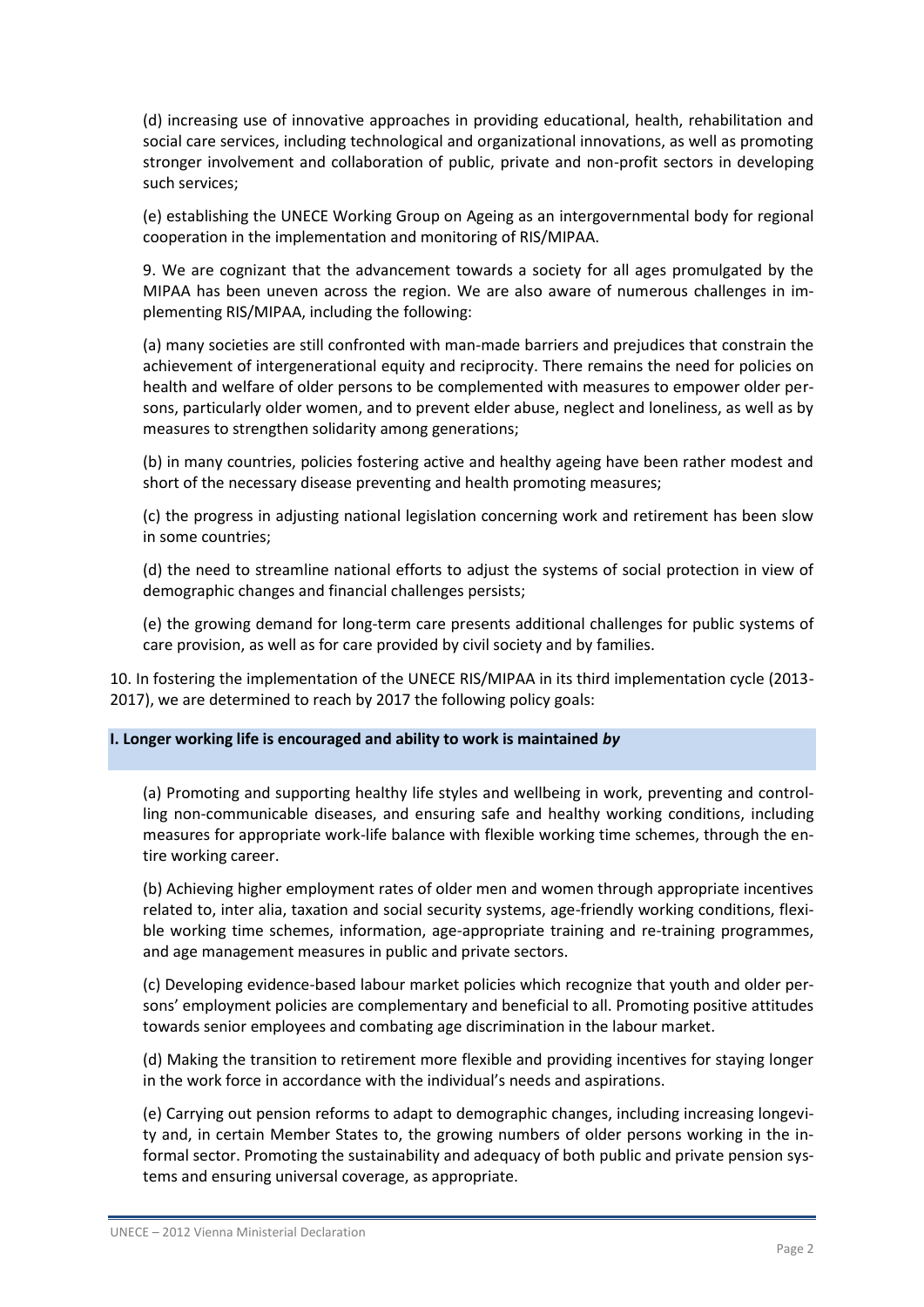(f) Promoting the role of older workers as transmitters of knowledge and experience to younger workers.

## **II. Participation, non-discrimination and social inclusion of older persons are promoted** *by*

(a) Reducing material deprivation, poverty and social exclusion among older persons, especially older women, and facilitating the access of older persons to resources to meet their needs.

(b) Taking measures to combat discrimination based on sex, racial or ethnic origin, religion or belief, disability, age or sexual orientation.

(c) Empowering people to realize their potential for physical, mental and social wellbeing throughout the life course and to fully participate in society according to their needs, desires and capacities.

(d) Ensuring lifelong access to various forms of high quality education and training, including in advanced technologies.

(e) Facilitating participation of older persons in political, economic, cultural and social life.

(f) Facilitating participation of older persons, particularly women, in decision-making processes at all levels, both directly and through organizations of older persons across civil society.

(g) Combating ageism through awareness campaigns and by encouraging the media and other opinion-making actors to give an age-balanced image of society, highlight the positive aspects of ageing, develop non-discriminatory images of older persons, and disseminate information about ageing as a natural phase in individual development. Involve older persons in the planning, implementation and evaluation of such media programmes.

(h) Promoting easy access of young and older persons to information and education related to ensuring their dignity and their human rights.

(i) Improving the collection and sharing of data, statistics and qualitative information for monitoring better the quality of life and dignity of older persons, including cases of violation and abuses of their rights, in order to design and implement appropriate evidence-based policy measures.

(j) Taking into account the diverse needs of a growing number of older persons among ethnic minorities and migrants to ensure their integration and equal participation in society.

## **III. Dignity, health and independence in older age are promoted and safeguarded** *by*

(a) Safeguarding the dignity of older persons, particularly those with disabilities, and fostering their sense of belonging and self-esteem through measures aimed at, inter alia, combating any form of prejudice, neglect, abuse and discrimination.

(b) Strengthening measures of health promotion, care and protection, as well as disease and injury prevention at all ages, thus lowering the probability of illness and disability and helping to ensure high physical and mental functioning, independent living, as well as active participation throughout the life course.

(c) Giving special attention to preventive measures, early diagnosis and to the treatment, care, especially long-term care, and social protection of persons with Alzheimer's disease and other dementias, while ensuring their dignity and non-discrimination in society.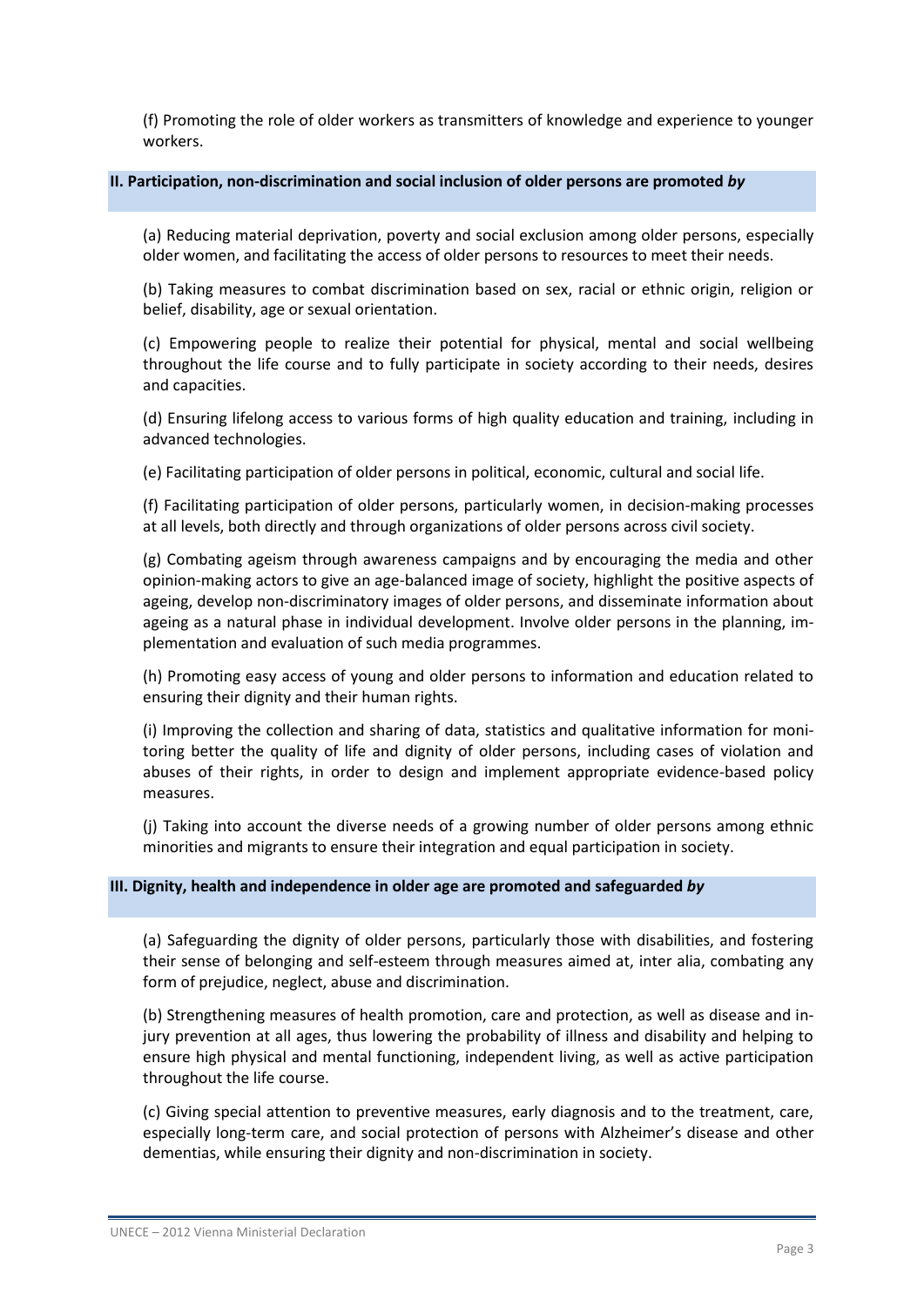(d) Respecting self-determination and dignity as core values through the end of life of an individual. This in particular should be the principal attitude in nursing and medical practice, including long-term and palliative care.

(e) Aiming to ensure that older persons maintain the highest possible level of health, social and functional capacity before, during and after natural and man-caused disasters by enhancing coordinated support.

(f) Facilitating access to age-appropriate, affordable and effective high-quality goods and services and improving mobility through age-friendly environments.

(g) Developing innovative methods and technologies for reliable, affordable and safe support and care of older persons at home.

(h) Ensuring 'ageing in place' by promoting services and support to the individual and the family to enable older persons to continue living for as long as possible in their own environment and community. These services should take into account the special needs of women, in particular those who are living alone.

(i) Promoting architectural alterations and innovative housing design aimed at adapting to the changing needs and functional abilities of persons as they age.

(j) Supporting, by appropriate means, self-help arrangements of older persons for independent or assisted living, including inter-generational housing facilities and acknowledging that individual needs are assessed and properly addressed whether in an institution or at home.

(k) Ensuring a continuum of affordable, high-quality care, ranging from arrangements for primary and community-based care to various forms of institutional care.

(l) Recognizing and improving the situation of informal and formal carers, including migrant carers, through training and dignified working conditions including adequate remuneration.

(m) Recognizing and supporting family carers, who are mostly women, in accomplishing their demanding tasks, including provisions for reconciliation of work and family duties, as well as social protection measures.

## **IV. Intergenerational solidarity is maintained and enhanced** *by*

(a) Promoting and strengthening multigenerational dialogue and intergenerational learning by all stakeholders, including governments, non-governmental organisations, the private sector, the media and the general public.

(b) Improving cooperation between youth organisations and older persons' organisations.

(c) Recognizing the value of and fostering the joint volunteering of people of all ages.

(d) Designing and implementing educational campaigns for the general public, particularly the younger generations, on issues of population and individual ageing. It should include teaching about healthy, active ageing as part of the life-course into the curricula of all educational institutions, while also raising awareness among older persons on issues, living conditions and challenges of the younger generations.

(e) Considering, that solidarity between generations also means adequate and sustainable social protection of older persons while recognizing that older men and women continue to make important contributions to their communities in various ways, including continued employment, performing non-paid caring of younger and older family members, participating in volunteering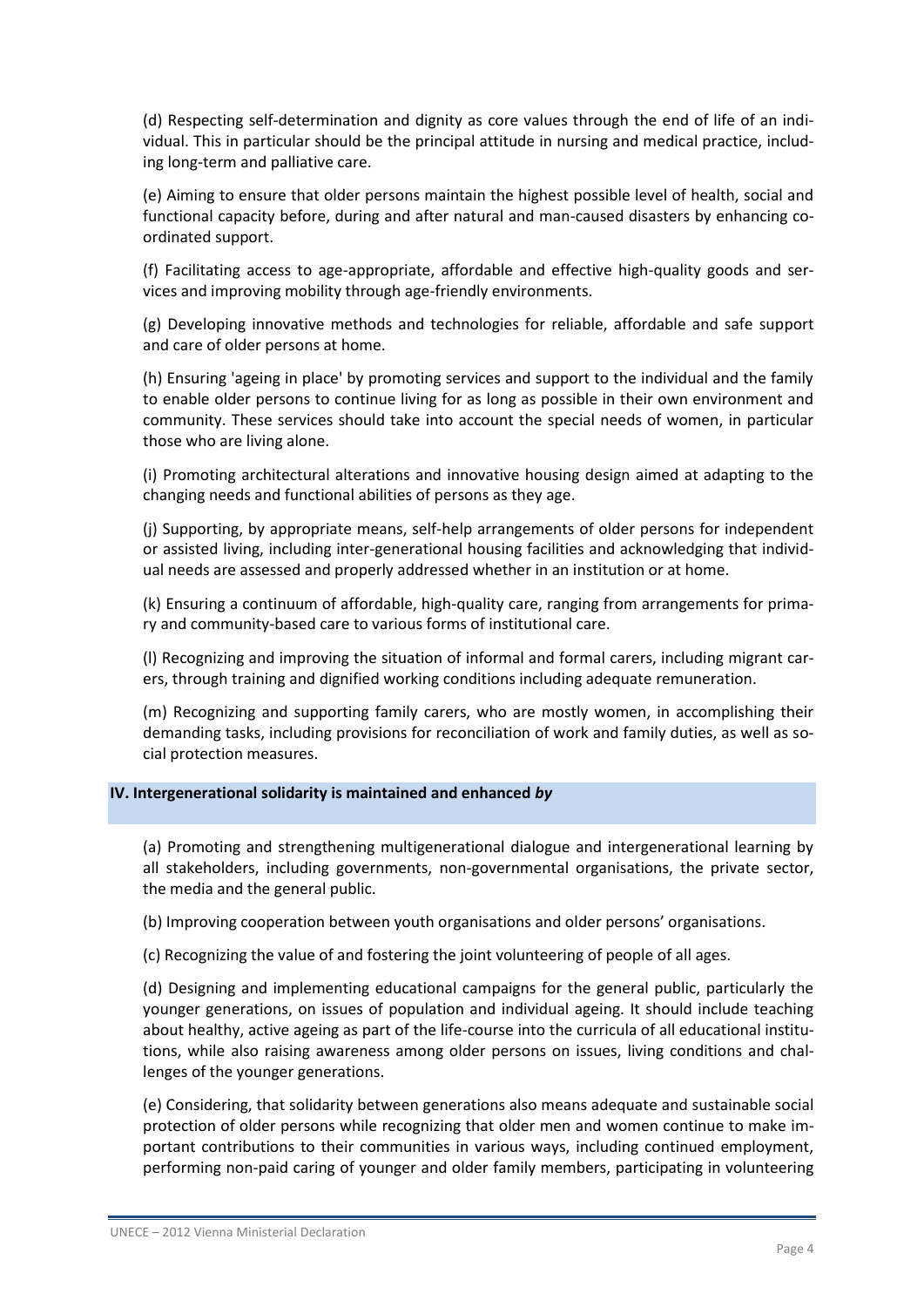as well as cash and in-kind transfers to benefit younger members of their families and communities. (NGO)

(f) Developing and implementing socially responsible, financially sound and sustainable strategies encompassing the needs, capacities and expectations of current and future generations while promoting equal opportunities for their self-determination.

11. For reaching the policy goals in the implementation of the UNECE RIS/MIPAA during the period 2013-2017, we stress the importance of mainstreaming ageing and promoting active ageing as defined by the World Health Organization (WHO) in the national policy processes, notably by incorporating the life course approach. We also note a need to build where possible on recent international commitments relevant to the promotion of active ageing, including prevention and control of noncommunicable diseases, and addressing the social determinants of health.

12. We will endeavour to raise awareness in societies of the overall advantages of promoting active ageing for today and the future, underlining the need of allocating sufficient resources for its implementation. We will also strive to disseminate across the region innovative and effective approaches for policy action for example those promoted during the European Year for Active Ageing and Solidarity between Generations (2012) and its follow up.

13. We also emphasize that policies on ageing and their implementation are to be seen as a shared responsibility of all major actors in society. Consequently, there is a need to effectively promote the collaboration of governments, policy makers, the private sector, social partners, researchers and organizations of and for older persons, as well as other non-governmental organizations. Such cooperation is of particular importance for identifying issues that require new policies, for formulating appropriate responses and for the effective implementation, monitoring and evaluation of evidencebased policies on ageing.

14. We are aware that research is vital to the development and implementation of effective policies and programmes. Sustainable research infrastructures, improved data collection, longitudinal research and cross-sectoral cooperation should be further strengthened and developed.

15. We acknowledge the contribution of civil society and older people themselves in taking forward the provisions of the RIS/MIPAA and are committed to sustain the continuing partnership between all major stakeholders in the implementation process.

16. We appreciate the contribution of the European Centre for Social Welfare Policy and Research, affiliated with the United Nations, and the International Institute on Ageing, United Nations - Malta (INIA), to the implementation of the UNECE RIS/MIPAA.

17. We recognize the role of the national focal points on ageing and the UNECE Working Group on Ageing in leading the implementation and monitoring of RIS/MIPAA across the region and providing for the exchange of information and best-practices. Through the work of its Bureau, the Working Group on Ageing has streamlined the second review and appraisal process of RIS/MIPAA and the preparation of this Ministerial Conference on Ageing.

18. We are committed to sustaining the Working Group on Ageing as a long-term intergovernmental body within the UNECE framework for the implementation and monitoring of RIS/MIPAA and will support its activities substantively and by contributing financially to the extent possible.

19. We appreciate the role of the UNECE secretariat, in collaboration with other stakeholders, in assisting Member States in implementing the UNECE RIS/MIPAA and the Vienna Ministerial Declaration 2012 through, inter alia, the support provided in developing national capacities on ageing. The cooperation between the UNECE secretariat and its major partners within the UN system, in particular with the entities working on ageing such as UNFPA and the WHO Regional Office for Europe, should be strengthened.